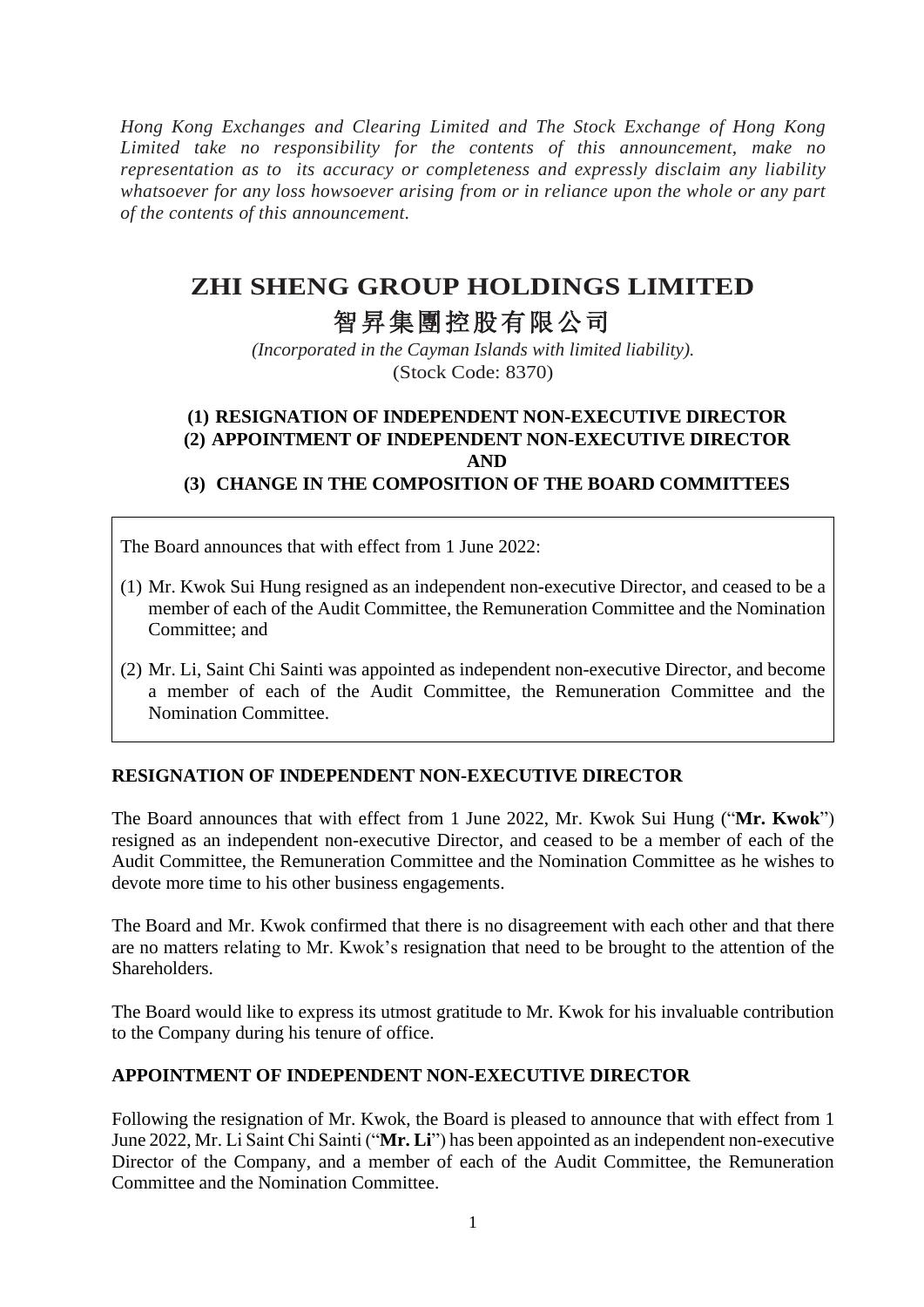The biographical details of Mr. Li are set forth at below:

Mr. Li, aged 62, is a seasoned business executive with proven track record of building, operating and leasing multiple multi-tenants and hyperscale data centres with world-known data centre players such as Global Switch, Equinix and AT&T. He has 30 years of sales & marketing, product management, business development and general management experience, with which over 15 years of experience on the ground based in Mainland China.

Mr. Li was born and educated in Hong Kong, studied Electronics Engineering in Hong Kong Polytechnic and started his career as customer services engineer in the early 1980s.

Mr. Li has entered into a letter of appointment with the Company. The principal particulars of the appointment letter are (a) for a term of three years commencing from 1 June 2022, which may be terminated by not less than three months' notice served by either party on the other; and (b) subject to termination provisions therein and provisions on retirement by rotation of Directors as set out in the amended and restated memorandum and articles of association of the Company, pursuant to which Mr. Li will hold office until the next general meeting of the Company.

On 30 May 2022, the Board (including all independent non-executive Directors of the Company) resolved to grant 2,000,000 Share Options to Mr. Li to subscribe for a total of 2,000,000 Shares under the Share Option Scheme, subject to acceptance of the Grantee. The total of 2,000,000 Shares to be subscribed under the Options represent approximately 0.2204% of the existing issued share capital of the Company as at the Grant Date and approximately 0.2199% of the enlarged issued share capital of the Company, assuming the Options are fully exercised. Details of the Options are set out below:

| <b>Grant Date</b>                                | 1 June 2022                                                                                                                                                                                                                                                                                                                                                                                                                                                                             |
|--------------------------------------------------|-----------------------------------------------------------------------------------------------------------------------------------------------------------------------------------------------------------------------------------------------------------------------------------------------------------------------------------------------------------------------------------------------------------------------------------------------------------------------------------------|
| Grantee                                          | Mr. Li Saint Chi Sainti only                                                                                                                                                                                                                                                                                                                                                                                                                                                            |
| Exercise price of the<br>Options granted         | HK\$0.22 per Share, which exceeds the highest of (i) HK\$0.207<br>being the closing price of the Shares as stated in the daily quotation<br>sheet issued by the Stock Exchange on the Grant Date; (ii)<br>HK\$0.1864, being the average of the closing price of the Shares as<br>stated in the daily quotations sheet issued by the Stock Exchange<br>for the five (5) business days immediately preceding the Grant<br>Date; and (iii) HK\$0.01, being the nominal value of each Share |
| Consideration for the<br>grant of the Options    | HK\$1 to be paid by the Grantee upon acceptance of the Options<br>granted                                                                                                                                                                                                                                                                                                                                                                                                               |
| Number of Options<br>granted                     | 2,000,000 Options (each Option shall entitle the Grantee to<br>subscribe for one Share)                                                                                                                                                                                                                                                                                                                                                                                                 |
| Closing price of the<br>Shares on the Grant Date | HK\$0.207 per Share                                                                                                                                                                                                                                                                                                                                                                                                                                                                     |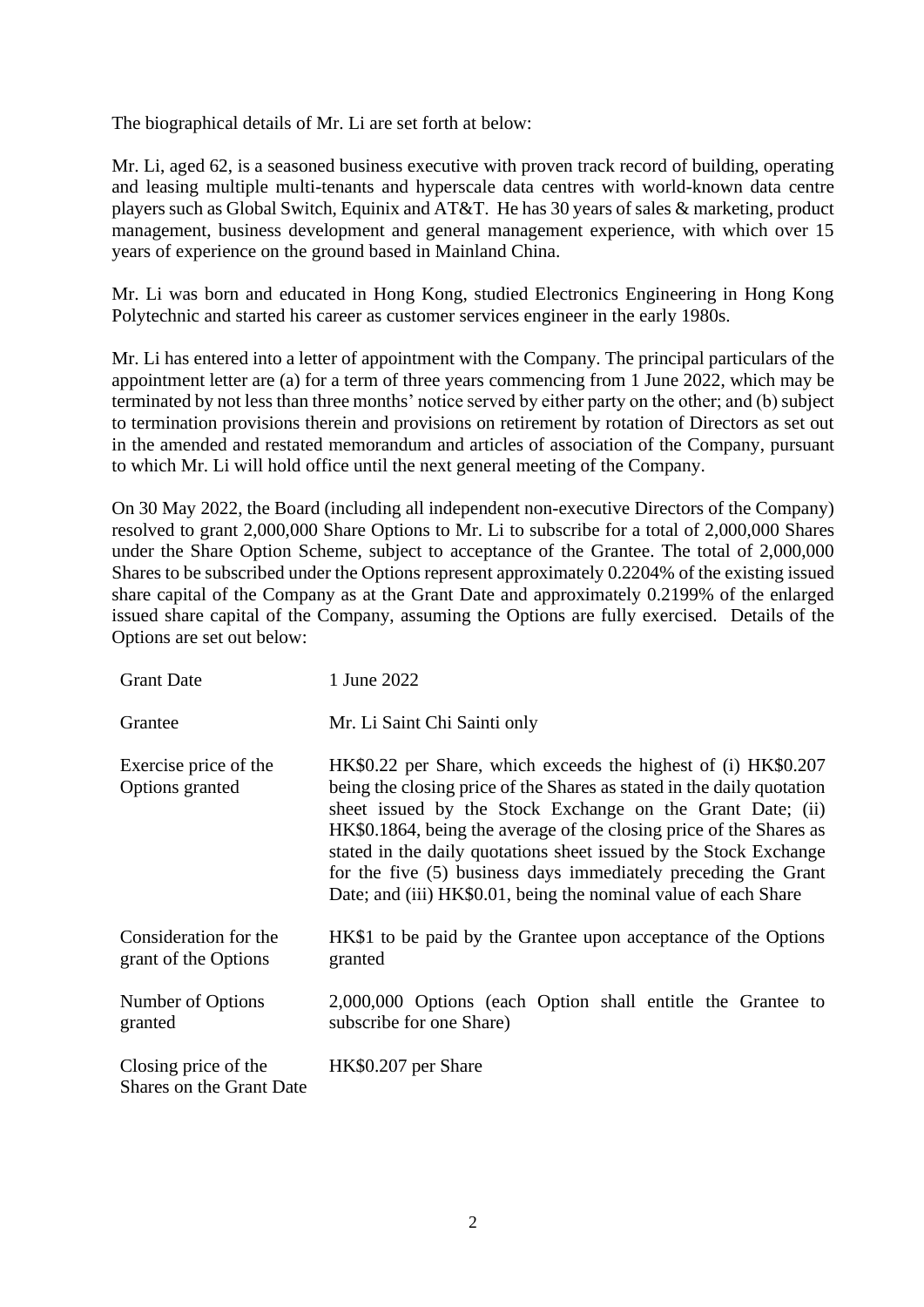Validity period of the Options

100% of the Options are exercisable during the period commencing from the Grant Date to the day immediately prior to the fourth anniversary of the Grant Date (both days inclusive)

The Options shall not be assignable or transferrable by Mr. Li and may only be exercisable by Mr. Li himself during the Option Period. There is no particular performance target that must be achieved before the Options can be exercised. The Options will automatically lapse when Mr. Li ceases to hold any position within the Group. Any Options which have not been exercised upon the expiry of the Option Period will be cancelled.

Apart from the above, the director's fee payable to Mr. Li as independent non-executive Director under the letter of appointment shall be HK\$1 per annum. The emolument of Mr. Li was determined with reference to his duties and responsibilities with the Company.

Pursuant to Rule 23.04(1) of the GEM Listing Rules and the Share Option Scheme, each grant of options to a director, chief executive or substantial shareholder of the Company or any of their respective associates, must be approved by the independent non-executive directors of the Company (excluding independent non-executive director who is the grantee of the Share Options). Also, any grant of Share Options to a substantial shareholder or an independent non-executive director, or any of their respective associates, which would result in the Shares issued and to be issued upon exercise of all Share Options already granted and to be granted (including Share Options exercised, cancelled and outstanding) to such person in the 12-month period up to and including the date of such grant (i) representing in aggregate over 0.1% of the Shares in issue; and (ii) having an aggregate value, based on the closing price of the Shares at the date of each grant, in excess of HK\$5 million, such further grant of Share Options must be approved by the Shareholders in general meeting.

The grant has been reviewed and approved by the Board (including all independent nonexecutive Directors other than Mr. Li in accordance with Rule 23.04(1) of the GEM Listing Rules).

As Mr. Li will not, as a result of the grant, be entitled to be issued with such number of Shares as represents over 0.1% of the Shares in issue upon exercise of all Share Options granted to him in the 12-month period up to and including the date of grant, the grant to Mr. Li is not subject to approval of the shareholders in general meeting.

Save as disclosed above, as at the date of this announcement, Mr. Li does not hold any other position with the Company or its subsidiaries and other members of the Group or any other directorship in other public companies the securities of which are listed on any securities market in Hong Kong or overseas in the last three years or any other major appointments and professional qualifications.

Save as disclosed above, Mr. Li has confirmed that he does not have any relationship with other Directors, senior management, substantial or controlling shareholders of the Company (within the meaning of the GEM Listing Rules) and he has no interests in the shares in the Company which are required to be disclosed pursuant to Part XV of the Securities and Futures Ordinance (Chapter 571 of the Laws of Hong Kong).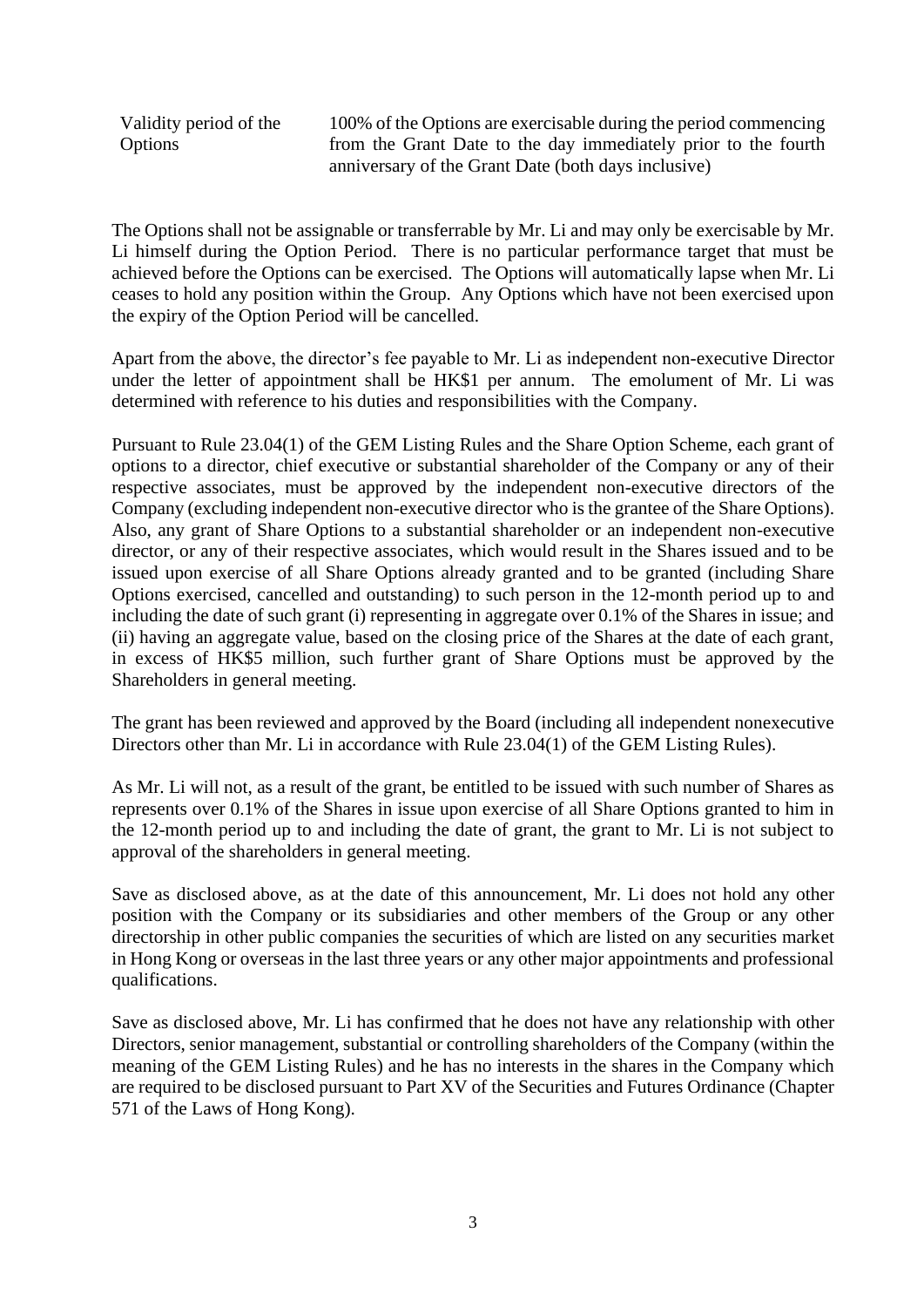Save as disclosed above, there is no further information relating to Mr. Li that is required to be disclosed pursuant to Rule 17.50(2) of the GEM Listing Rules and there is no other matter in relation to the appointment of Mr. Li that needs to be brought to the attention of the shareholders of the Company.

The Board would like to express its warmest welcome to Mr. Li in joining the Company.

#### **CHANGE IN THE COMPOSITION OF THE BOARD COMMITTEES**

The Board announces that the following changes in the composition of various board committees of the Company, with effect from 1 June 2022:

- (i) Mr. Kwok ceased to be a member of each of the Audit Committee, the Remuneration Committee and the Nomination Committee; and
- (ii) Mr. Li became a member of each of the Audit Committee, the Remuneration Committee and the Nomination Committee.

#### **DEFINITIONS**

| "Board"             | the board of Directors                                                                                                                              |
|---------------------|-----------------------------------------------------------------------------------------------------------------------------------------------------|
| "Company"           | Zhi Sheng Group Holdings Limited, a company incorporated<br>in the Cayman Islands with limited liability with its securities<br>listed on GEM       |
| "Directors"         | the directors of the Company                                                                                                                        |
| "Grant Date"        | the date when the appointment of Mr. Li being the<br>independent non-executive Director of the Company<br>commences, that is, 1 June 2022           |
| "Grantee"           | the participant who is entitled to the Options to be granted by<br>the Company, including Mr. Li only                                               |
| "Group"             | the Company and its subsidiaries                                                                                                                    |
| "Hong Kong"         | The Hong Kong Special Administrative Region of the<br>People's Republic of China                                                                    |
| "GEM Listing Rules" | the rules governing the listing of securities on GEM                                                                                                |
| "Option(s)"         | the 2,000,000 Share Options offered to be granted to the<br>Grantee under the Share Option Scheme to subscribe for<br>2,000,000 Shares in aggregate |
| "Option Period"     | The period commencing from the Grant Date to the day<br>immediately prior to the fourth anniversary of the Grant Date                               |
| "Share Option(s)"   | the share option(s) to be granted under the Share Option<br>Scheme                                                                                  |